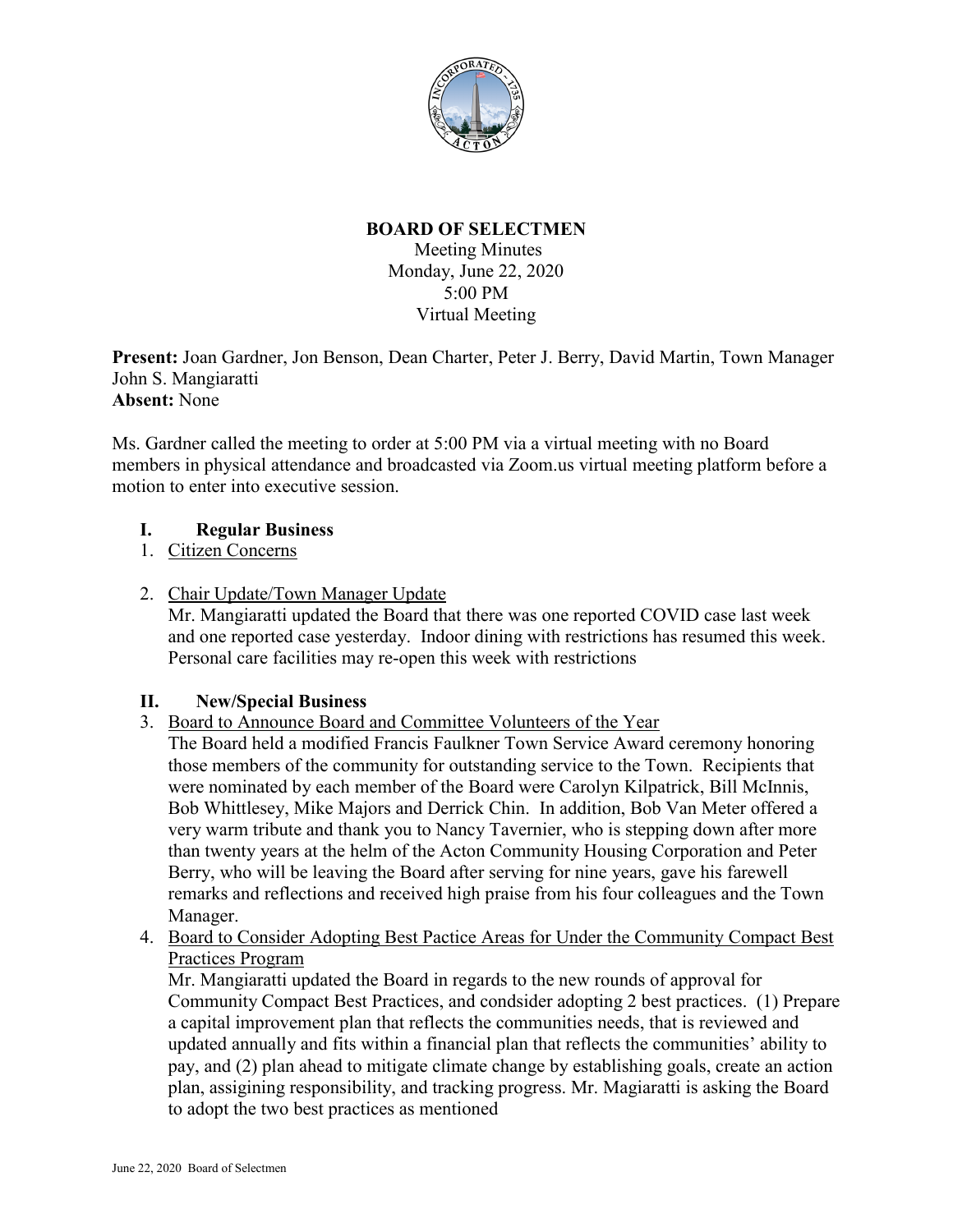

**Mr. Berry moves the the Board adopt the financial plan best practice, environmental best practice, greenhouse gas reduction, and athourize the Town Manger to file for funding, Mr. Martin seconds. Mr. Charter called the roll: Mr. Benson – aye Mr. Berry – aye MR. Martin – aye Ms. Gardner – aye Mr. Charter – aye The motion carries.**

5. Discuss Small Business Grant Program Awards and Next Steps

Mr. Mangiaratti updated the Board in regards to an issue in the receipt of the necessary funding for the Town's COVID-19 Small Business Grant Program. Last Thursday twenty-five Acton small businesses were selected in a lottery from among forty-four eligible applicants for grants up to \$4,000. The Board was likely to seek an additional \$76,000 from the Town's \$2.1M of federal CARES funds allocated by the state and make \$4,000 awards to the nineteen runner-up businesses in the lottery. After careful review by Town Counsel, the Board was advised the small business grant program was a permissible use of CARES funds under the federal guidelines, while waiting to hear if the state approves the Town's program was an allowed use. A Department of Revenue employee put a hold on the release of the initial \$100K the Town requested. Town Counsel will be speaking with the DOR's general counsel to resolve the question, which hopefully releases the funding.

- 6. Approve Request for Virtual Meeting, Acton Nursing Services Advisory Committee **Mr. Benson moves to allow the Acton Nursing Services Advisory Committee to hold virtual meetings, Mr. Martin seconds. Mr. Charter called roll: Mr. Berry - aye Mr. Benson - aye Mr. Martin - aye Ms. Gardner - aye Mr. Charter – aye The motion carries.**
- 7. Board to Consider Re-Implementation of the Plastic Bag Ban on July 1, 2020 Under a request from Green Acton, the Board voted to resume enforcement of Acton's local plastic bag ban once the State lifts the suspension of local programs. **Mr. Berry moves to lift the local non-enformcent of the plastic bag ban as soon as the satate lifts their order, Mr. Martin seconds. Mr. Charter called roll: Mr. Martin – aye Mr. Berry – aye Mr. Benson – aye Ms. Gardner – aye Mr. Charter – aye**